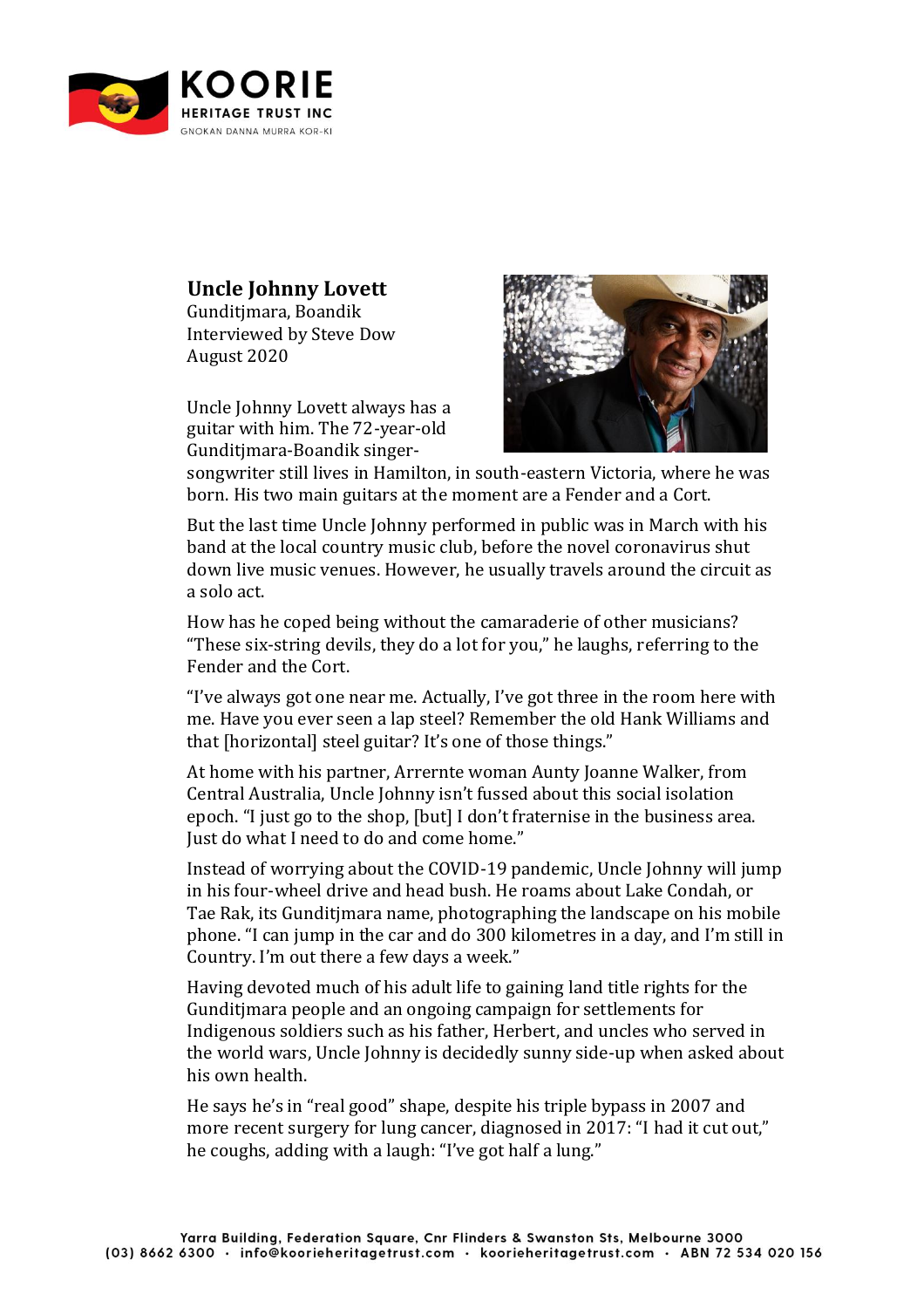

We talk about *Maralinga*, the song he wrote in 1972 as an indictment of British atomic testing in outback Australia in the 1950s. The Australian public had been ignorant of the testing for many years because those who were in the know were forbidden, under the Official Secrets Act, to speak out. But even now, I tell Uncle Johnny, the story would have been news to some viewers when the six-part ABC-TV drama about the Maralinga project, *Operation Buffalo*, went to air.

I mention I once interviewed the late Yankuntjatjara elder Yami Lester for a Red Cross magazine; the British exploding of nuclear bombs at Emu Junction in 1953 sent Lester completely blind by the time he turned 14. Yet the softly spoken Lester, then nearly 70, struck me as incredibly magnanimous despite the colonialists stealing his sight.

"I can understand that, because he lived with [the blindness] for such a long time," says Uncle Johnny. "The anger ceased a little bit, I suppose."

It turns out Lester was pivotal in pointing Lovett in the right direction to gain permission from local Indigenous people to describe Country around *Maralinga*. Uncle Johnny had written the song before he had ever been to the area.

"I went out to Walatina Station to meet him," says Uncle Johnny. "He and I formed a really close relationship before he died. My greatest fear is I would give the song to the wrong mob, so I had to make sure that I was doing the right thing."

Uncle Johnny's song was translated from English to Pitjantjatjara for the people who call Maralinga home, and the performer and other Indigenous people performed the song on the steps of the South Australian Parliament in Adelaide.

Even today, the area in question is highly radioactive. "Joanne and I drove up to the gates of Maralinga. The gates were locked, of course. We then drove into Oak Valley [home to the largest Aboriginal community on the Maralinga Tjarutja lands]. I hadn't been there prior to that, and the song that I wrote, you would have thought I had been there. I was surprised how close to the landscape the song came."

In 2018, Uncle Johnny was inducted into the Victorian Aboriginal Honour Roll. What did becoming a member of the hall of fame mean? "I'm lucky because there's three of my family in there – my father, my sister and me. It meant a lot to me, actually."

Uncle Johnny's affidavit got his people's native title claim over the line, and he is still campaigning for recognition and compensation for Indigenous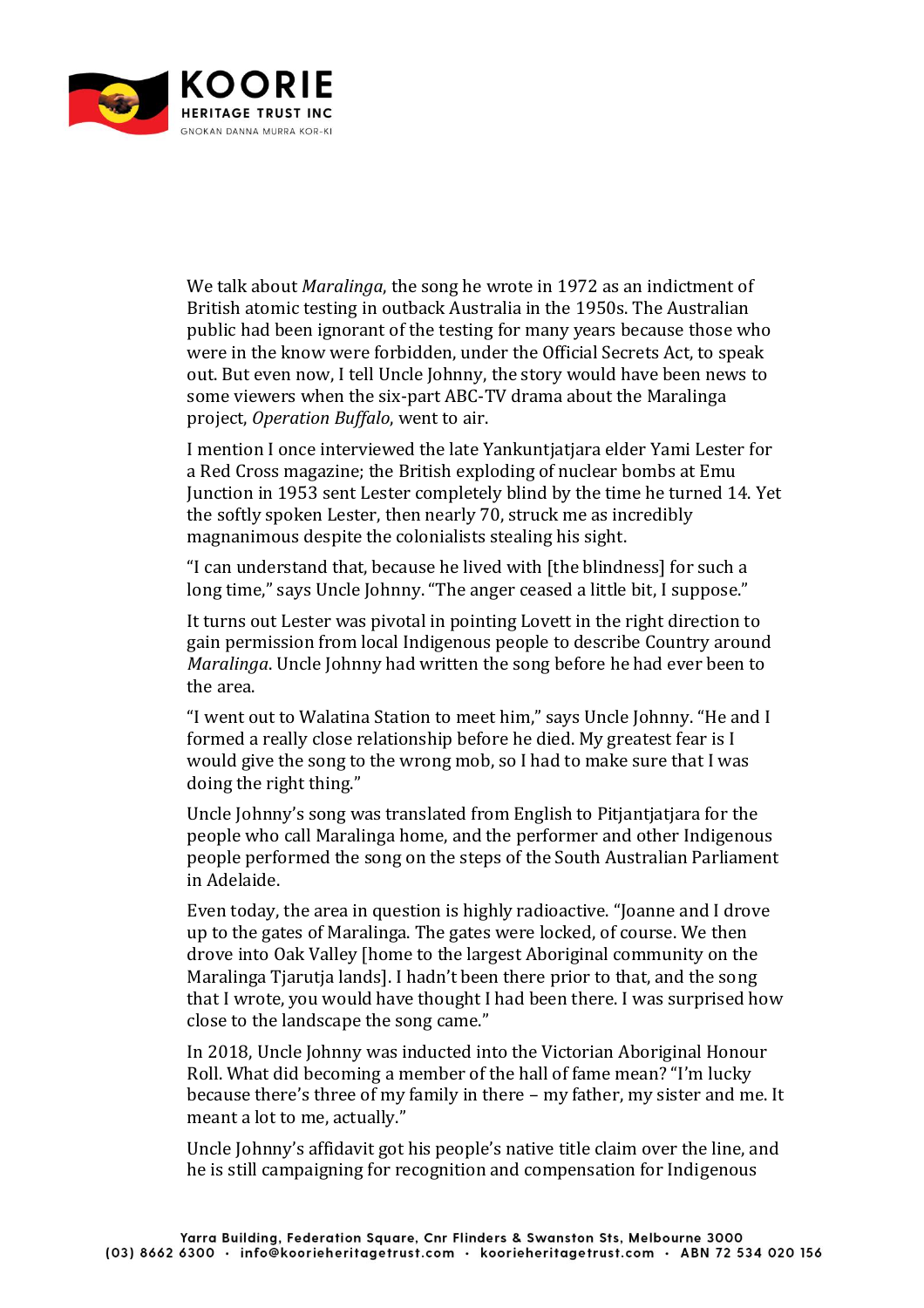

soldiers; just before our conversation, Uncle Johnny had left a message on the answering machine of the Governor of Victoria because his efforts to contact Aboriginal Victoria, the state ministry, were being stymied.

Did his father, Herbert, ever get the chance to say how proud he was of his son? "He was always proud of me, Dad. He died in 1976. He was always pretty proud of us, yeah."

Does Uncle Johnny have a philosophy of life? If he had to give a young Indigenous fella some advice, what would it be?

"Get as close as you can to the culture," he says. "I know it's hard for some people. A lot of things have happened to Aboriginal culture, especially in Victoria. I'm talking now about the loss of language, dance and song.

"There were reasons as to why we never grew up with language. Our grandfathers and grandmothers, they didn't keep the language because it was seen to be a burden for us to take into the future

"Where I come from, Lake Condah Mission, when they [parents] taught the children language, the rations were taken off them, the kids were locked up in the dormitory and they were not given back to their parents until the parents promised they would not teach their kids song and dance and language. Missions were all about Christianising and civilising."

Uncle Johnny hasn't been able to reclaim much of his own language "because so much of it has been distorted. I'm not too sure how you research a language that was never written. My partner, she speaks two languages, and my adopted families of Yami Lester and Oak Valley mob, they have a language that's pretty much spoken right across [central Australia] … It was really great to hear."

Uncle Johnny keeps abreast of fights still to be won. He says the Budj Bim Cultural Landscape in south-west Victoria, which is sacred to the Gunditjmara and was added to the World Heritage register last year, should be locked away from tourism until such time Indigenous people are given self-determination over such sites and a better financial deal.

He sat out the recent Black Lives Matter protest in Melbourne, given his age and underlying health conditions. The shocking toll of 437 black deaths in custody since the 1991 Royal Commission needs a deeper historical context, he says.

"Deaths in custody for Aboriginal people has been happening since 1788," he says. "It went on with the establishment of missions. Everyone that died on those missions had no choice, no freedom of movement."